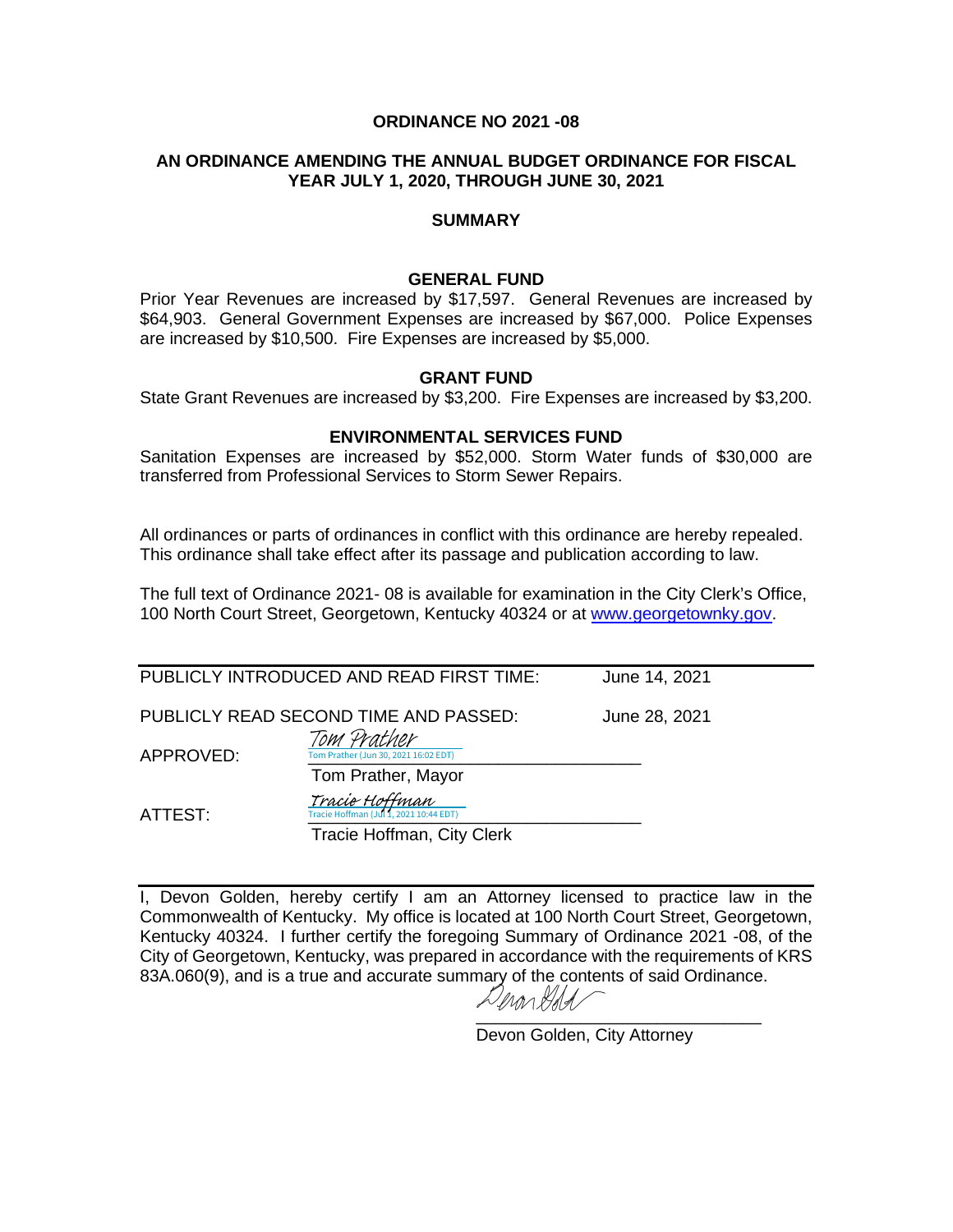#### **ORDINANCE # 2021- 08**

# **AN ORDINANCE OF THE CITY OF GEORGETOWN, KENTUCKY, AMENDING THE ANNUAL BUDGET FOR THE FISCAL PERIOD JULY 1, 2020, THROUGH JUNE 30, 2021**

# **SPONSORS: COUNCIL MEMBERS DAVID LUSBY AND CONNIE TACKETT**

# **NOW THEREFORE, BE IT ORDAINED BY THE CITY OF GEORGETOWN, KENTUCKY, AS FOLLOWS:**

#### **SECTION ONE**

The annual budget for the fiscal year beginning July 1, 2020 and ending June 30, 2021, adopted on June 22, 2020, by Ordinance 2020-11, amended on September 28, 2020, by Ordinance 2020-16, and amended again on March 8, 2021, by Ordinance 2021-02 is amended as set forth in Exhibit A attached hereto and incorporated herein by reference.

#### **SECTION TWO**

Except as provided in the Georgetown Purchasing Policy adopted in Municipal Order 11-028, the Mayor is hereby authorized to enter into any contracts or agreements necessary to fulfill the operation of City government within the allocations listed in this ordinance.

#### **SECTION THREE**

If any section, subsection, sentence, clause, or phrase of this ordinance is for any reason held unconstitutional or otherwise invalid, such infirmities shall not affect the validity of the remaining portions of this ordinance.

#### **SECTION FOUR**

All ordinances or parts of ordinances in conflict with this ordinance are hereby repealed.

#### **SECTION FIVE**

This ordinance shall take effect after its passage and publication according to law.

PUBLICLY INTRODUCED AND READ FIRST TIME: June 14, 2021

PUBLICLY READ SECOND TIME AND PASSED: June 28, 2021

CITY OF GEORGETOWN, KENTUCKY APPROVED:

Tom Prather (Jun 30, 2021 16:02 EDT) Tom Prather

Tom Prather, Mayor

ATTEST:

 $\frac{1}{\text{Trace}}$  Hoffman (Jul 1, 2021 10:44 EDT)

Tracie Hoffman, City Clerk